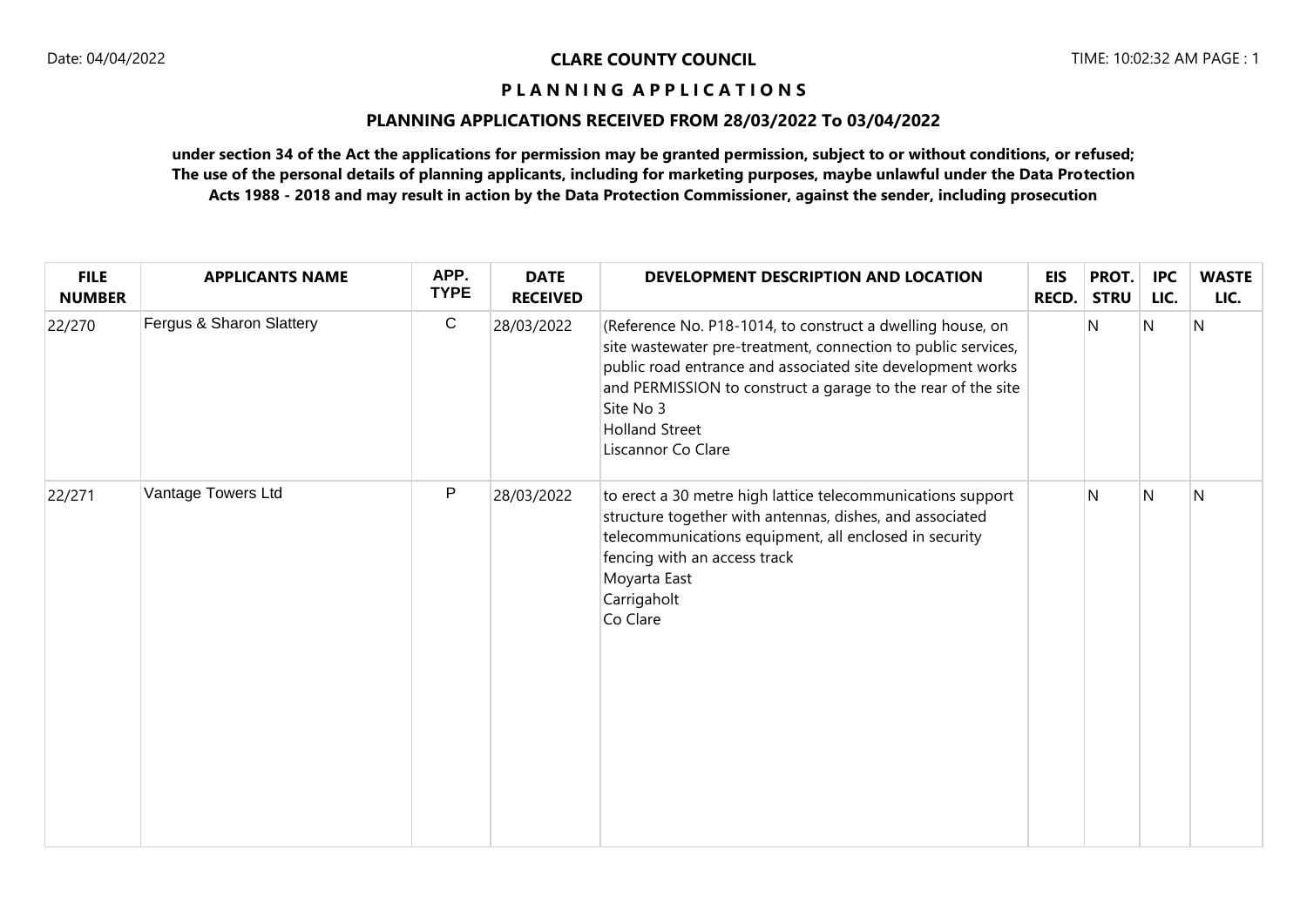# **PLANNING APPLICATIONS RECEIVED FROM 28/03/2022 To 03/04/2022**

| 22/272 | Anne-Marie & David Drohan | P | 28/03/2022 | the development will consist of external alterations and<br>refurbishment works including the removal of a porch to the<br>front, the removal of an extension, sun room and garage to<br>the side, alterations to existing window openings to the front,<br>side and rear, the formation of new window openings to the<br>side, the formation of a new dormer window to the front at<br>first floor, the replacement of windows and doors, external<br>wall insulation, internal alterations, general repairs and<br>refurbishment, the construction of a single storey garage to<br>the rear, ancillary works and drainage works to facilitate the<br>development<br>Clare Ville<br>Liscannor Road<br>Lahinch Co Clare | N | N | N |
|--------|---------------------------|---|------------|-------------------------------------------------------------------------------------------------------------------------------------------------------------------------------------------------------------------------------------------------------------------------------------------------------------------------------------------------------------------------------------------------------------------------------------------------------------------------------------------------------------------------------------------------------------------------------------------------------------------------------------------------------------------------------------------------------------------------|---|---|---|
| 22/273 | <b>Michael Considine</b>  | P | 28/03/2022 | to build a Machinery / Storage Shed & all other associated<br>site and ancillary works<br>Cloghauninchy<br>Quilty<br>Co Clare V95 K765                                                                                                                                                                                                                                                                                                                                                                                                                                                                                                                                                                                  | N | N | N |
| 22/274 | John Cooney               | P | 28/03/2022 | to erect a dwelling house, garage, entrance and install a<br>septic tank and percolation area and all associated site works<br>Cloonloum More<br>O'Callaghans Mills<br>Co Clare                                                                                                                                                                                                                                                                                                                                                                                                                                                                                                                                         | N | N | N |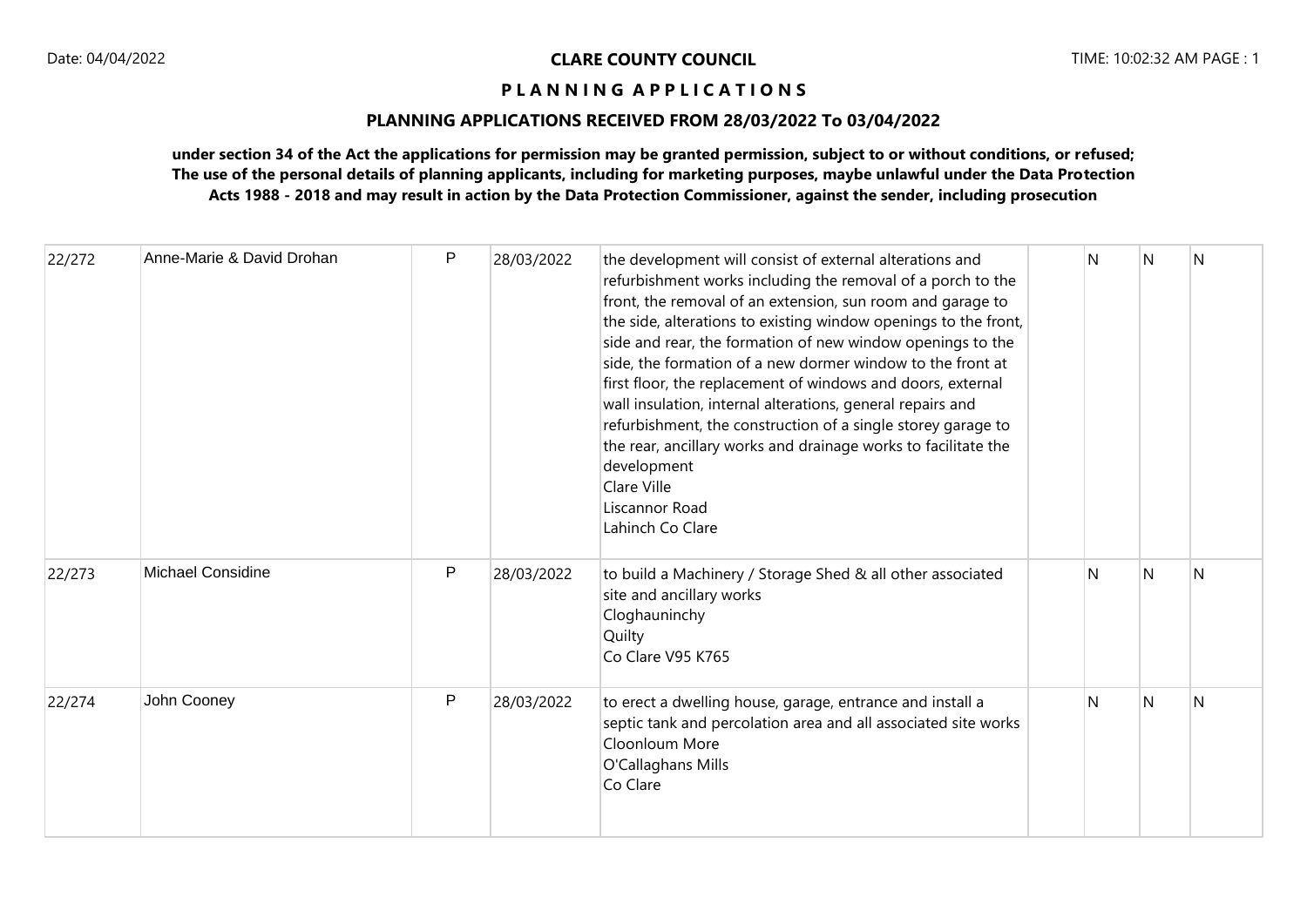## **PLANNING APPLICATIONS RECEIVED FROM 28/03/2022 To 03/04/2022**

| 22/275 | John Gleeson                     | P            | 28/03/2022 | to erect a dwelling house, garage, entrance and install an<br>effluent treatment system and soil polishing filter and all<br>associated site works<br>Cloonfadda<br>Killaloe<br>Co Clare   | N | N              | <b>N</b>     |
|--------|----------------------------------|--------------|------------|--------------------------------------------------------------------------------------------------------------------------------------------------------------------------------------------|---|----------------|--------------|
| 22/276 | Joseph Garvey                    | $\mathsf{P}$ | 28/03/2022 | to demolish existing derelict dwelling house, construct new<br>dwelling house, treatment system and carry out ancillary<br>siteworks<br>Castletown/ Knockhogan<br>Doora<br>Ennis, Co Clare | N | N              | N            |
| 22/277 | Denis Maurer                     | $\mathsf{R}$ | 28/03/2022 | for construction of single storey extension to side of existing<br>house an all associated site development works<br>Rine, Finavarra<br>Newquay<br>Co Clare                                | N | $\overline{N}$ | N            |
| 22/278 | Westbury Shopping Centre Limited | P            | 29/03/2022 | for change of use of existing office unit to new use as a<br>Veterinary Clinic<br>Unit B Westbury Shopping Centre<br>Athlunkard<br>Knockballynameath Co Clare                              | N | $\overline{N}$ | $\mathsf{N}$ |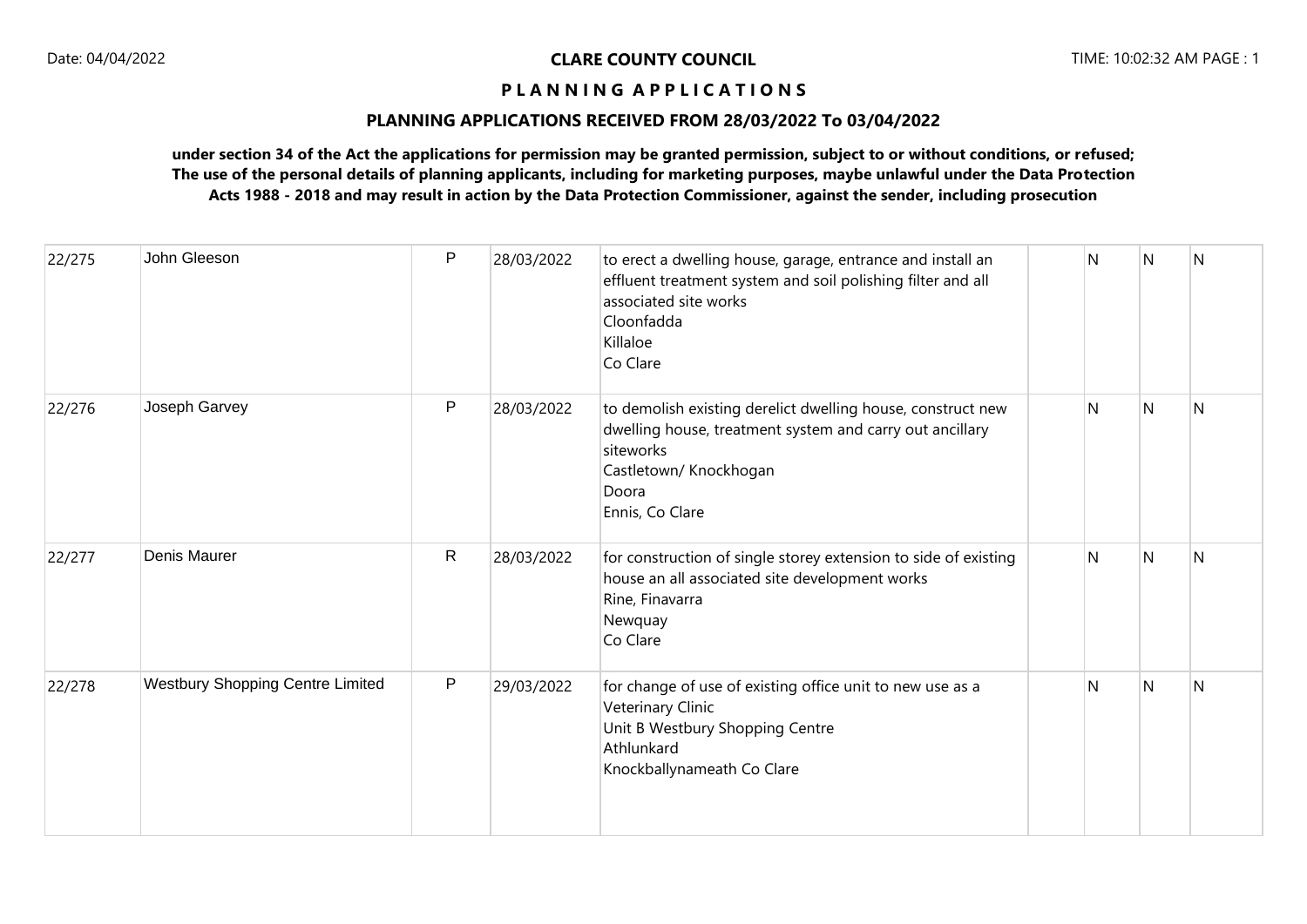# **PLANNING APPLICATIONS RECEIVED FROM 28/03/2022 To 03/04/2022**

| 22/279 | Shane & Claire Dowling      | P | 29/03/2022 | for demolition of part of road boundary wall and for<br>permission to construct new vehicular entrance to existing<br>dwelling including ancillary site works<br>54 Kilnasoolagh Park<br>Newmarket-on-Fergus<br>Co Clare                                                                                                                          | N | N   | <b>N</b> |
|--------|-----------------------------|---|------------|---------------------------------------------------------------------------------------------------------------------------------------------------------------------------------------------------------------------------------------------------------------------------------------------------------------------------------------------------|---|-----|----------|
| 22/280 | Ciara Pyne & Paul O'Connell | P | 30/03/2022 | to construct a private dwelling house, detached garage,<br>wastewater treatment system and all associated site works<br>Kilcloher<br>Kilmaley<br>Co Clare                                                                                                                                                                                         | N | N   | N        |
| 22/281 | Jason Connole               | R | 30/03/2022 | to RETAIN the changes to the dwelling which was previously<br>granted permission under Refence P18/869 & all other<br>associated works<br>Ballybreen<br>kilfenora<br>Co Clare V95 X8XR                                                                                                                                                            | N | N   | N        |
| 22/282 | Iona & John McGuinness      | P | 30/03/2022 | for the following development for the construction of a 2-<br>storey dwelling, detached domestic garage, onsite<br>wastewater treatment system and percolation area, bored<br>well, connection to necessary services, new entrance together<br>with all associated ancillary and incidental site works<br>Carrownakilly<br>Ogonnelloe<br>Co Clare | N | IN. | N        |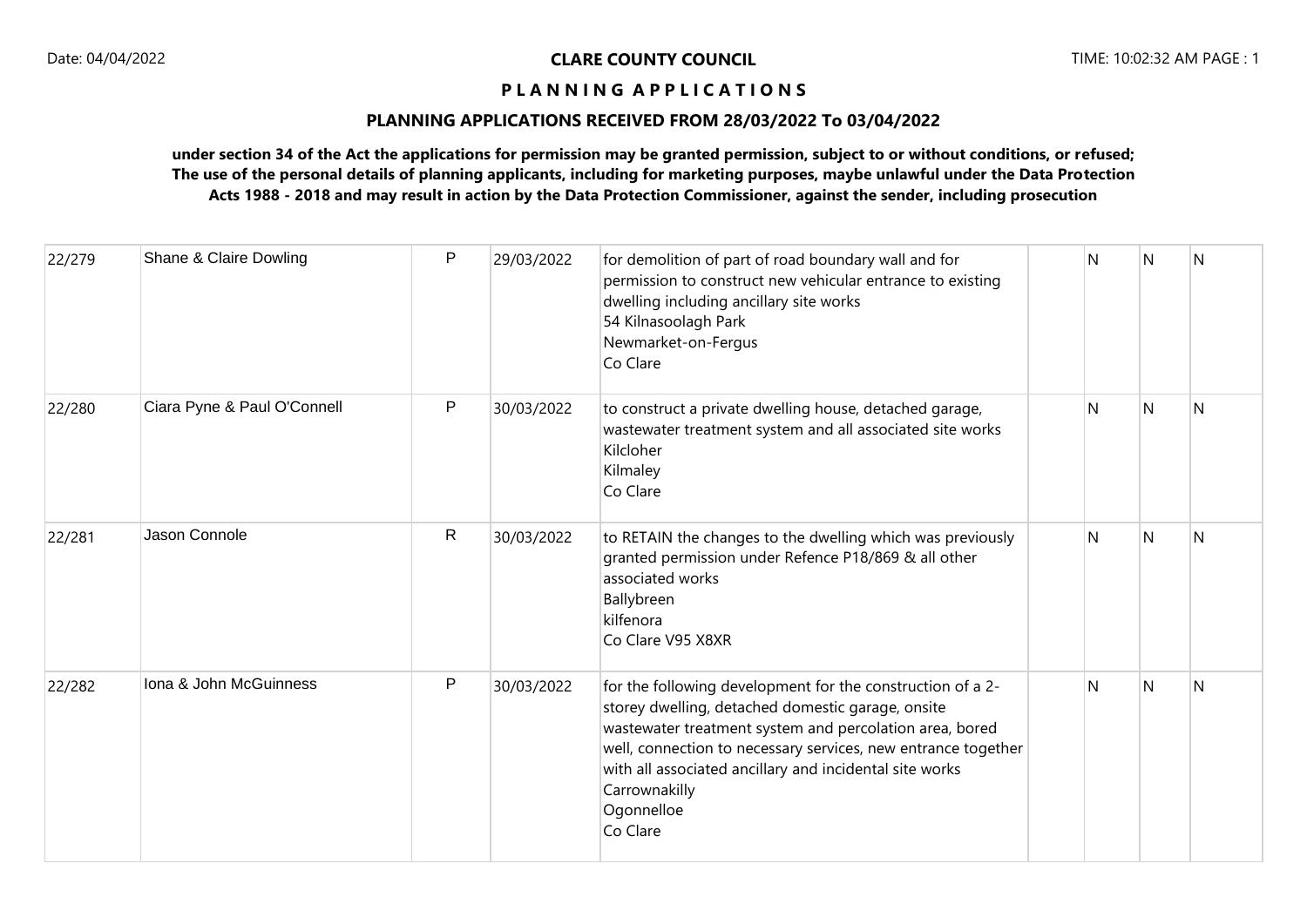# **PLANNING APPLICATIONS RECEIVED FROM 28/03/2022 To 03/04/2022**

| 22/283 | Ahakista Property Development Ltd | P            | 30/03/2022 | to extend existing structures to include ground floor retail<br>unit, office area, 2No first floor apartments, wastewater<br>treatment system and associated site works<br>Fitz's Cross<br>Doolin<br>Co Clare                                                                  | N | N              | N |
|--------|-----------------------------------|--------------|------------|--------------------------------------------------------------------------------------------------------------------------------------------------------------------------------------------------------------------------------------------------------------------------------|---|----------------|---|
| 22/284 | Patrick Vickers & Sinead Shanahan | P            | 30/03/2022 | for the construction of a two-storey extension to the rear of<br>the existing dwelling for use as a kitchen / dining area on the<br>ground floor and bedroom and WC on the first floor, along<br>with all associated works<br>Loughash Road<br>Newmarket-on-Fergus<br>Co Clare | N | $\overline{N}$ | N |
| 22/285 | Queallys Supervalu                | $\mathsf{R}$ | 30/03/2022 | for extensions and alterations to the existing retail outlet,<br>signage, elevational changes, the erection of a shopping<br>trolley bay; along with all associated ancillary works<br>Convent Hill<br>Killaloe<br>Co Clare                                                    | N | N              | N |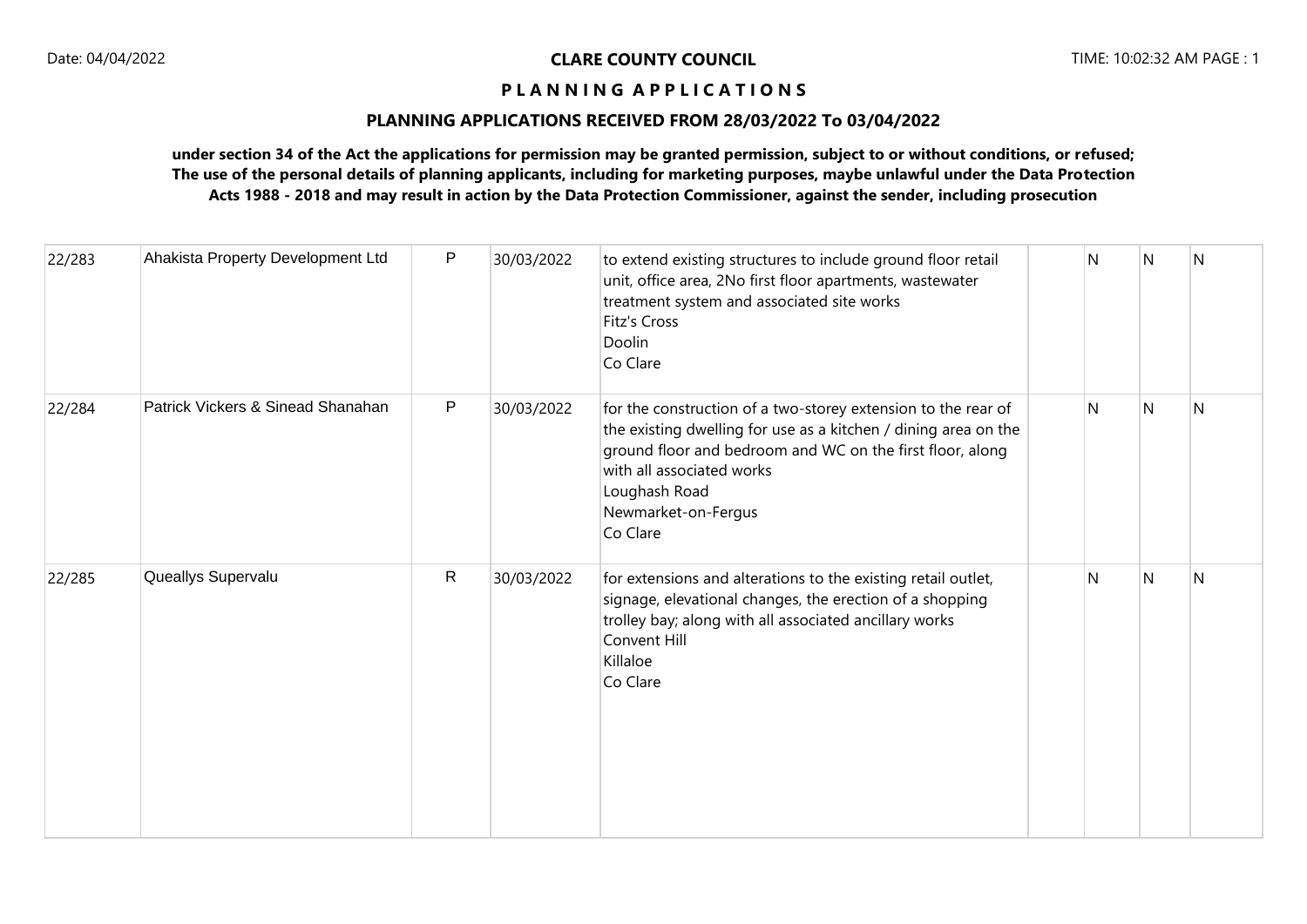# **PLANNING APPLICATIONS RECEIVED FROM 28/03/2022 To 03/04/2022**

| 22/286 | Queallys Supervalu   | $\mathsf{R}$ | 30/03/2022 | for extensions and alterations to the existing retail outlet,<br>storage containers, signage, elevational changes, the erection<br>of a shopping trolley bay, along with all associated ancillary<br>works and planning PERMISSION for the change of use of a<br>portion of the existing retail floor to post office kiosks<br><b>Frances Street</b><br>Kilrush<br>Co Clare      | N  | IN.            | N |
|--------|----------------------|--------------|------------|----------------------------------------------------------------------------------------------------------------------------------------------------------------------------------------------------------------------------------------------------------------------------------------------------------------------------------------------------------------------------------|----|----------------|---|
| 22/287 | Minds Applied Ltd    | $\mathsf{R}$ | 30/03/2022 | for alterations already carried out to the existing structure<br>including new roof profile and planning PERMISSION to<br>complete the works for change of use to proposed offices,<br>stores and ancillary rooms to include elevational, roof and<br>fenestration changes along with all associated works<br>Unit 7 Gort Road Industrial Estate<br>Gort Road<br>Ennis, Co Clare | N  | $\overline{N}$ | N |
| 22/288 | <b>Colum Doherty</b> | $\mathsf{P}$ | 31/03/2022 | to construct agricultural storage shed, entrance and all<br>ancillary site works<br>Dough<br>Kilkee<br>Co Clare                                                                                                                                                                                                                                                                  | N. | N              | N |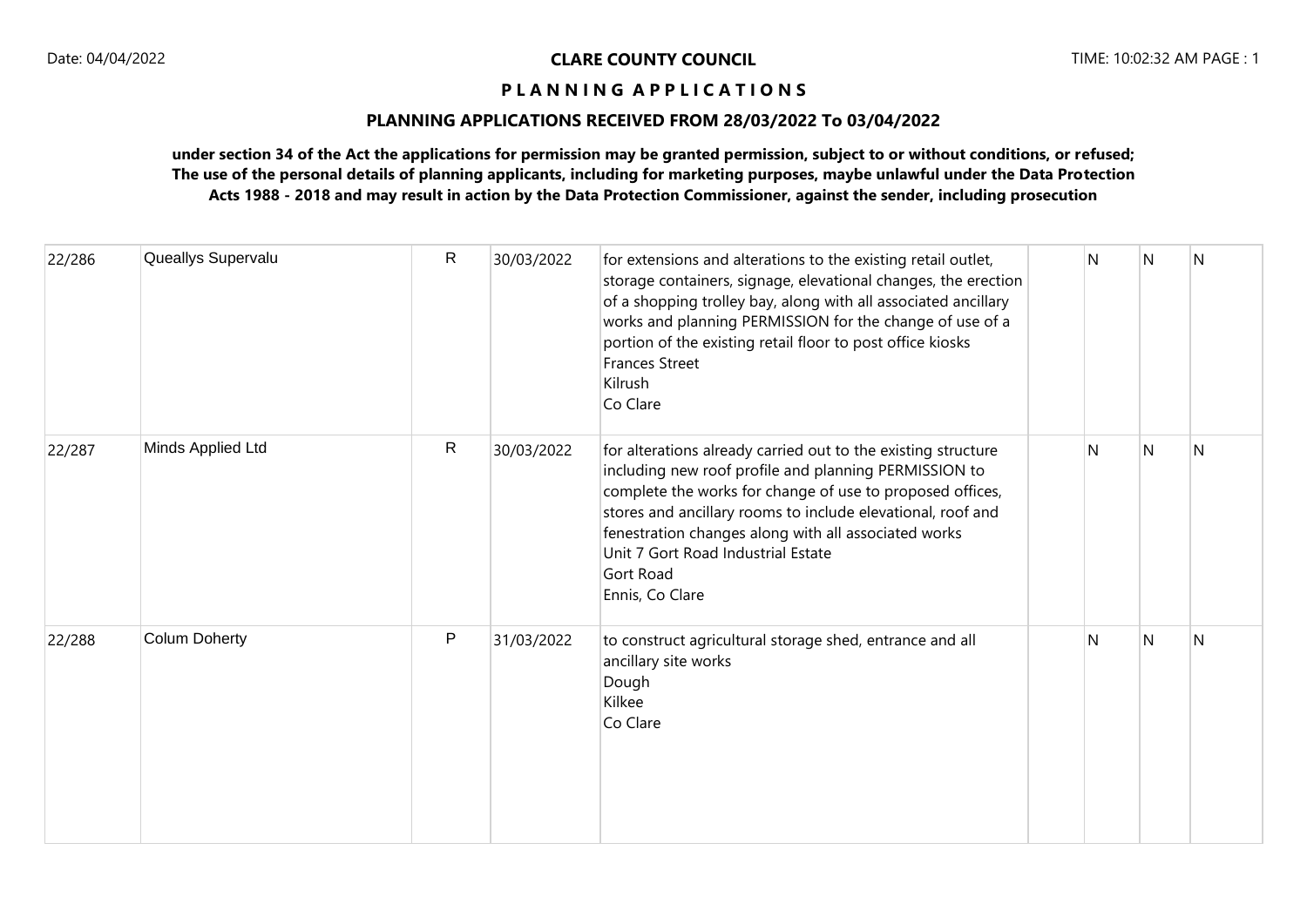# **PLANNING APPLICATIONS RECEIVED FROM 28/03/2022 To 03/04/2022**

| 22/289 | Kieran O'Boyle                    | P | 31/03/2022 | to construct a vault & all other associated site and ancillary<br>works<br>Seafield Graveyard<br><b>Quilty West</b><br>Co Clare                                                                                                                                                                       | N | N | N |
|--------|-----------------------------------|---|------------|-------------------------------------------------------------------------------------------------------------------------------------------------------------------------------------------------------------------------------------------------------------------------------------------------------|---|---|---|
| 22/290 | Deborah & Ken Fitzgerald          | R | 31/03/2022 | to RETAIN the Conservatory to the front of the existing<br>dwelling house & all other associated site and ancillary works<br>16 Ocean view<br>Lahinch<br>Co Clare V95 KN97                                                                                                                            | N | N | N |
| 22/291 | Patrick Vickers & Sinead Shanahan | P | 31/03/2022 | the development will consist of the construction of a two-<br>storey extension to the rear of the existing dwelling for use as<br>kitchen/dining area on the ground floor and bedroom & WC<br>on the first floor along with all associated works<br>Loughaash Road<br>Newmarket-on-Fergus<br>Co Clare | N | N | N |
| 22/292 | Paddy & Marie Quinlivan           | P | 31/03/2022 | for the construction of a new sewage treatment system and<br>ancillary works<br>Boloughera<br>Lissycasey<br>Co Clare                                                                                                                                                                                  | N | N | N |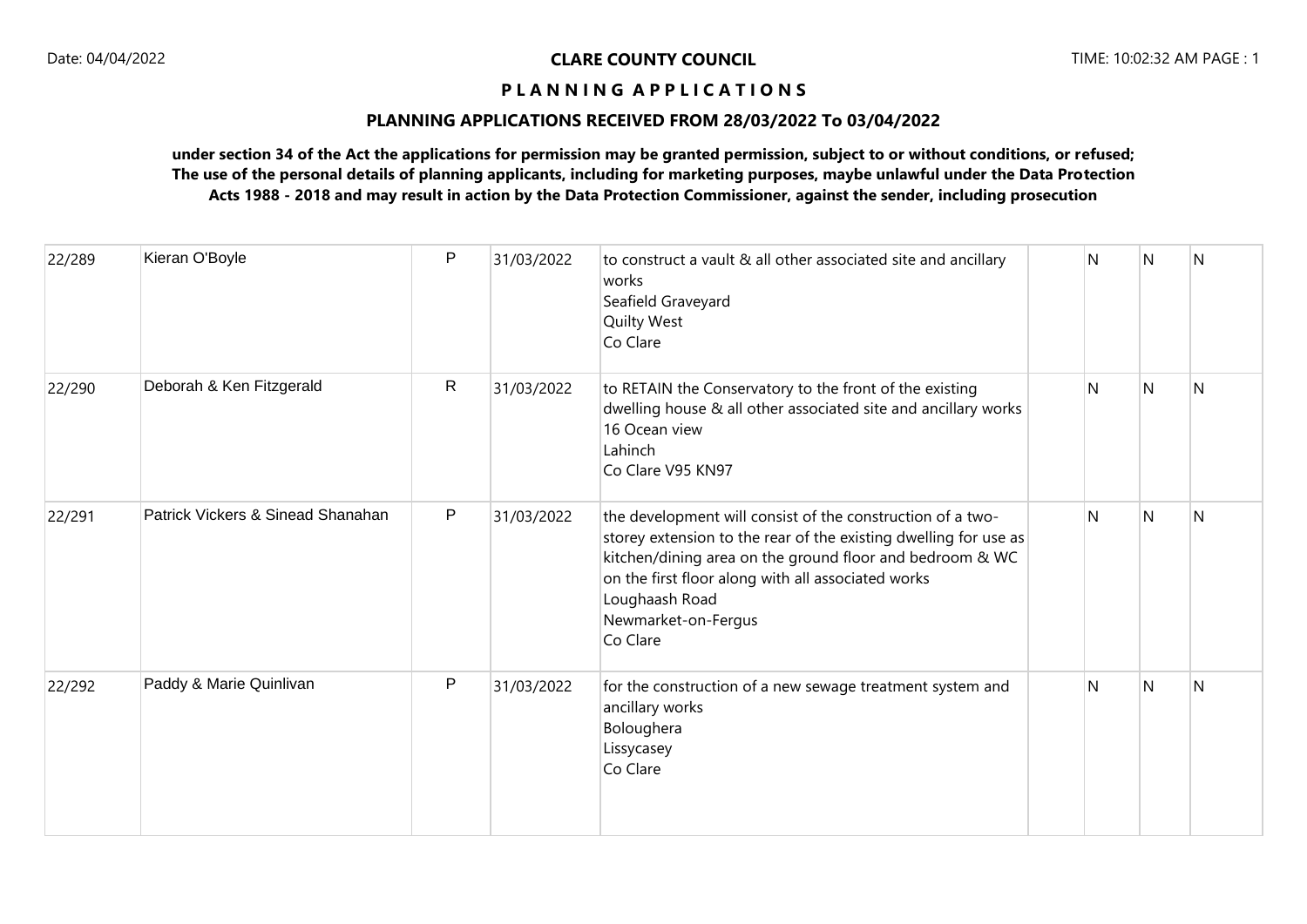# **PLANNING APPLICATIONS RECEIVED FROM 28/03/2022 To 03/04/2022**

| 22/293 | John Hanrahan     | P | 31/03/2022 | for the following works a) to construct a two-storey side<br>extension and single-storey rear extension to existing house<br>b0 a new boiler house c) single storey office/store d) new<br>front boundary wall along with associated site works<br><b>Bogbere Street</b><br>Ennistymon<br>Co Clare               | N | N | N |
|--------|-------------------|---|------------|------------------------------------------------------------------------------------------------------------------------------------------------------------------------------------------------------------------------------------------------------------------------------------------------------------------|---|---|---|
| 22/294 | Patricia Callinan | P | 31/03/2022 | to construct a new one and a half storey dwelling house,<br>install on-site water treatment system, percolation area, site<br>entrance and all associated site works<br>Dromelihy<br>Cree<br>Cooraclare Co Clare                                                                                                 | N | N | N |
| 22/295 | Emma Hogan        | E | 01/04/2022 | to Extend the Appropriate Period of Planning Permission for<br>P17/897 on the Grant of Outline Permission (P15-152 refers)<br>for a dwelling house, garage, vehicular entrance, waste water<br>treatment plant, percolation area and associated site works<br><b>Aghalinny North</b><br>Ballyvaughan<br>Co Clare | N | N | N |